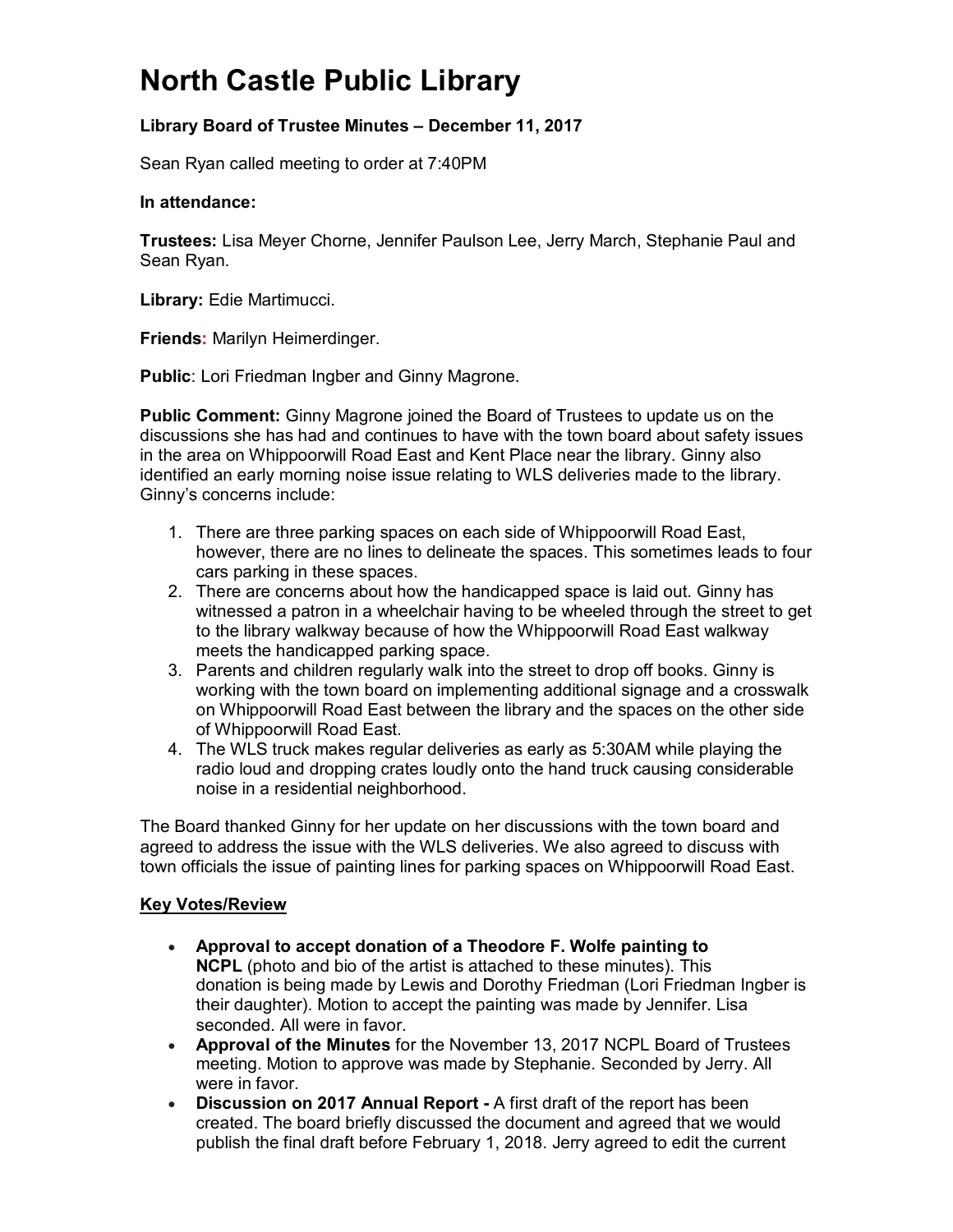draft in the next few weeks and Sean agreed to update all the data in the document after the books close on 2017 in January.

- **NCPL 2017 Warrant 11** Total expenses included in Warrant 11 are \$40,060.37 of which the Friends are paying \$8,831.52. Thank you Friends, for your continued support!!! Scott Stopnik has reviewed all invoices in this warrant and supports its approval. Thank you, Scott!!! Thanks also to Abbas Sura and Kieya Glaze for their financial support of NCPL!!! Jerry made motion to approve. Stephanie seconded. All were in favor.
- **NCPL 2017 YTD Revenue & Expense Reports** in two formats thru December 6, 2017 were reviewed. NCPL YTD financial performance is strong and substantially better than our 2017 plan and our commitment to the town.
- **Review of our performance metrics** our monthly performance metrics package through November were discussed. Our top three YTY growth metrics are patron visits (up 23.53%), adult programming attendance (up 12.82%) and digital circulation (up 6.00%). Thank you to Virginia Garcia for all her work on performance metrics!!!

# **Brainstorming Session**

Edie led a discussion about Canvas, a virtual class platform, that she is implementing with a focus on ecology/the environment. Edie proposes to use this free classroom platform to gather free resources like podcasts, documentaries and downloadable books from WLS. Users will be able to access free curated materials, but they can also come into the library to see speakers that NCPL schedules. Edie is also looking to associate our offering(s) with a University, or Educational center in order to give it credibility and substance, perhaps offer a "Certificate of Participation" or "Certificate of Completion" of hours that could go towards Continuing Education credits. Edie would like this particular workshop to end in a Civic Ecology project at NWP branch.

Edie is presently meeting with proposed speakers and contributors, and trying to include the following organizations:

- Calder Center
- Rockefeller State Park Preserve
- Family Services of Westchester
- The Garden Club of Armonk
- The Beautification Committees of NWP& ARM
- Bronx Botanical Garden
- Audubon Center
- Westmoreland Santuary
- Greenburgh Nature Center
- SUNY Purchase
- WCC
- Stone Barns

The discussion focused on linking this program to a town wide initiative that would focus residents on "green" and sustainability issues. It was the consensus that this would generate more interest and action than a certificate program. It was also discussed that this would provide a vehicle to better publicize progress/successes and result in greater progress.

The meeting was adjourned at 9:03PM. Our next meeting will be at 7:30pm on January 8, 2018.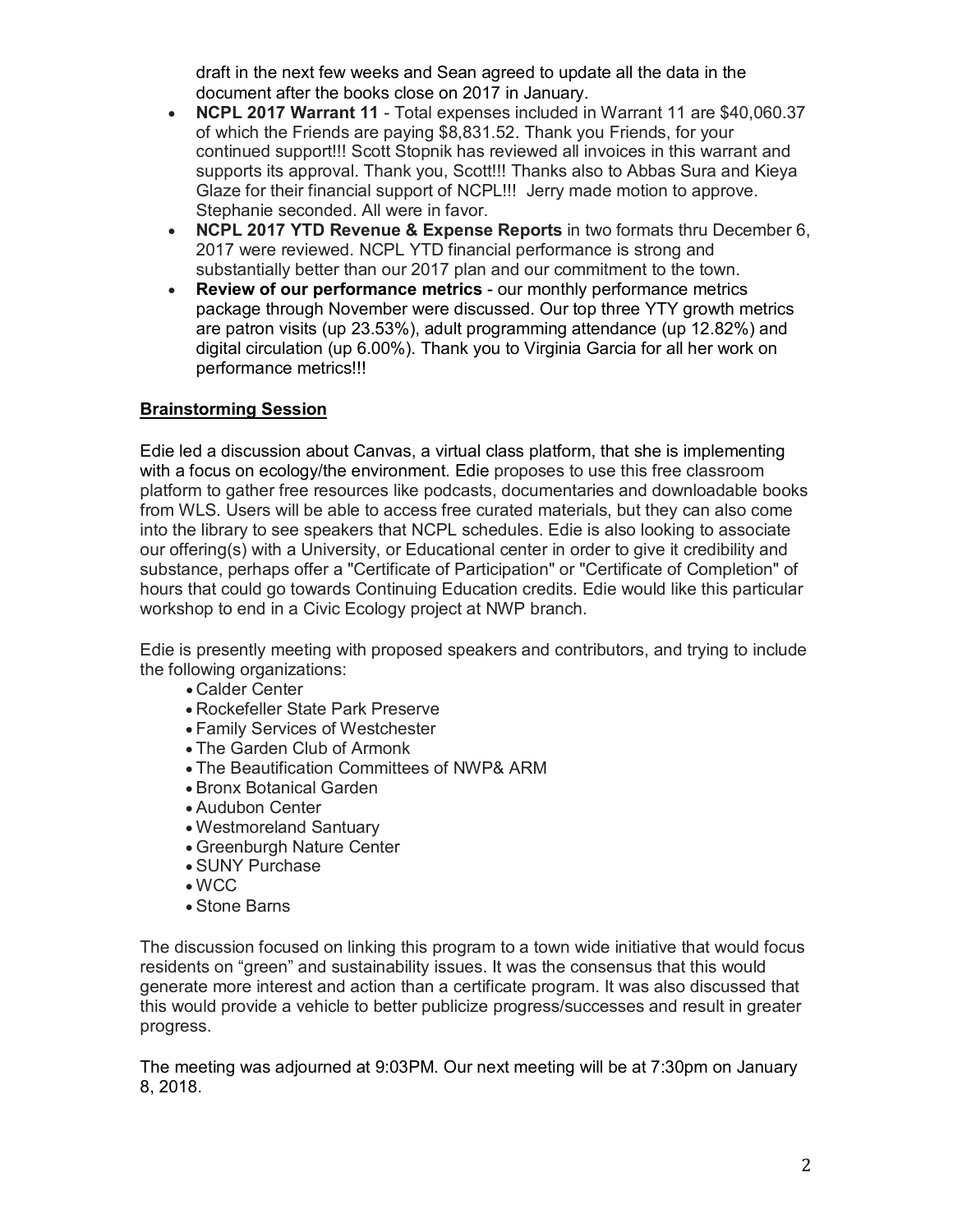Respectfully submitted by,

Jennifer Paulson Lee

Secretary